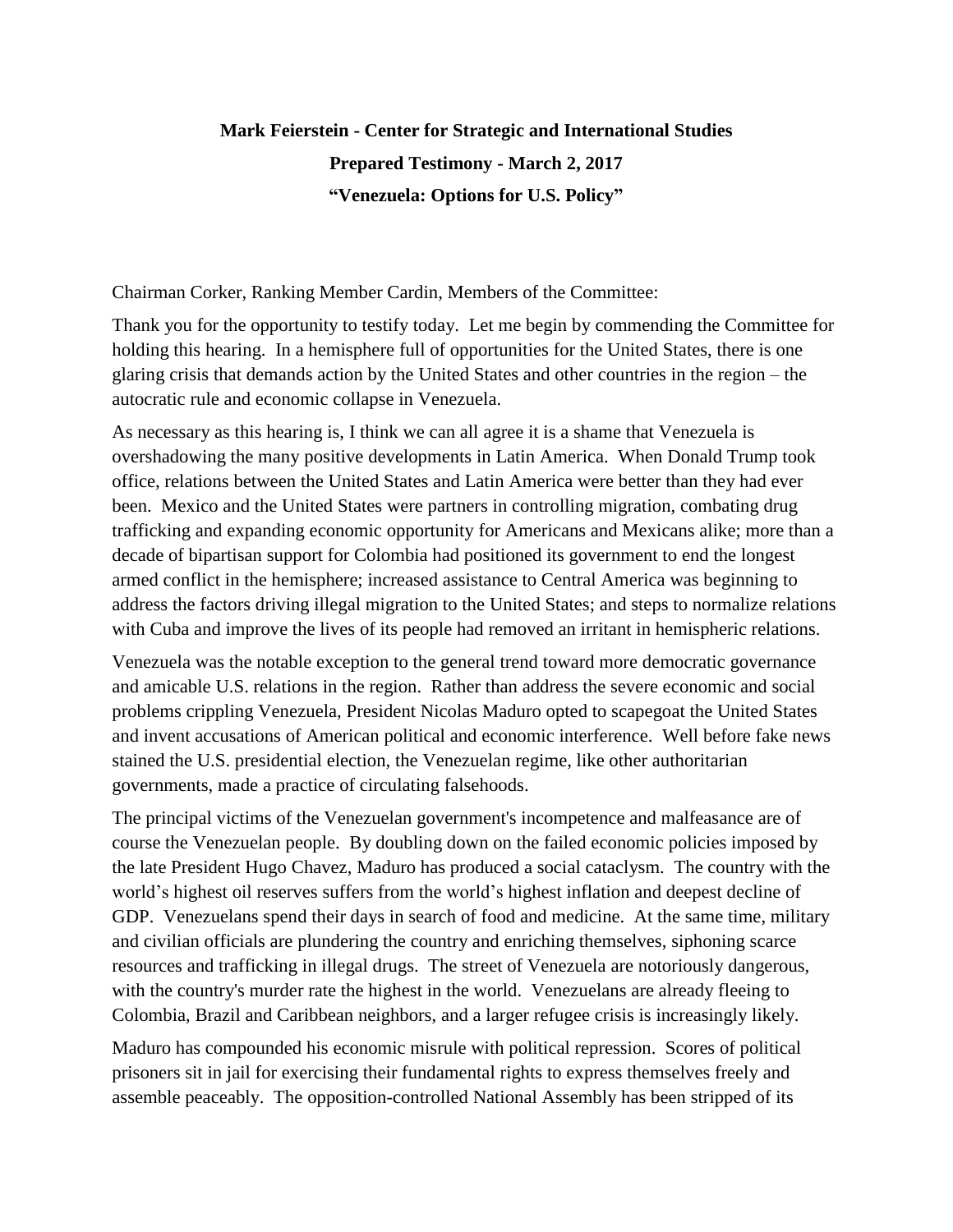authority by a pliant Supreme Court. The co-opted electoral authorities quashed a presidential recall referendum and have arbitrarily postponed regional elections that would almost certainly have unseated governors from the ruling socialist movement. Such practices, once common in Latin America, should not be acceptable in a region that is now nearly fully democratic with formal procedures to defend and promote democracy.

While Maduro denies the existence of an economic crisis and human suffering, the Venezuelan people continue their courageous struggle to restore democracy. In December 2015, voters overcame a skewed electoral process and voted overwhelmingly for opposition candidates for the National Assembly. Despite fears of violence and government reprisals, Venezuelans have participated in large-scale protests against the government. Millions were prepared to participate in a referendum to unseat Maduro, despite expected reprisals from the government. And the political opposition, committed to a peaceful transition, agreed to participate in a dialogue with the government, though the regime merely used the process to defuse domestic protests and hold the international community at bay, while buying time to consolidate its stranglehold on power.

The solution to Venezuela's economic and political crises will largely come from inside Venezuela, from the continued mobilization of citizens there and by the actions of those who represent them. A favorable outcome cannot and should not be imposed from the outside. That said, there are important steps the United States should take, in concert with other countries in the region, to help end the suffering of the Venezuelan people and restore respect for democratic norms. The Trump Administration should immediately follow the sanctions it levied against Venezuelan Vice President Tarek El Aissami and an associate for international drug trafficking with the following actions:

First, the Administration should publicly and privately insist that any political transition be peaceful and constitutional. American officials must heed the lessons of the short-lived coup in 2002, when Bush Administration support for Chavez's ouster undermined America's standing in the region and damaged our credibility as a defender of democracy. A democratic transition could be achieved in Venezuela by a variety of legitimate means, including by reviving the presidential recall referendum process or moving up next year's presidential elections.

Second, the United States should be clear that the opposition should not be compelled to suspend protests to participate in a dialogue with the government, as other international actors have insisted. Absent elections, an independent judiciary and a functioning legislature, protests are the only mechanism for Venezuelans to demonstrate their rejection of the government and its policies. The Administration should mobilize likeminded countries to warn Venezuelan authorities that anyone who orders or participates in violence against demonstrators will be held accountable by the international community.

Third, the Administration should signal it would consider supporting opposition proposals to offer guarantees to government figures who facilitate a democratic transition. It is never satisfying when individuals are not held accountable for misdeeds. But such compromises can be necessary to dislodge an authoritarian regime without bloodshed and chaos.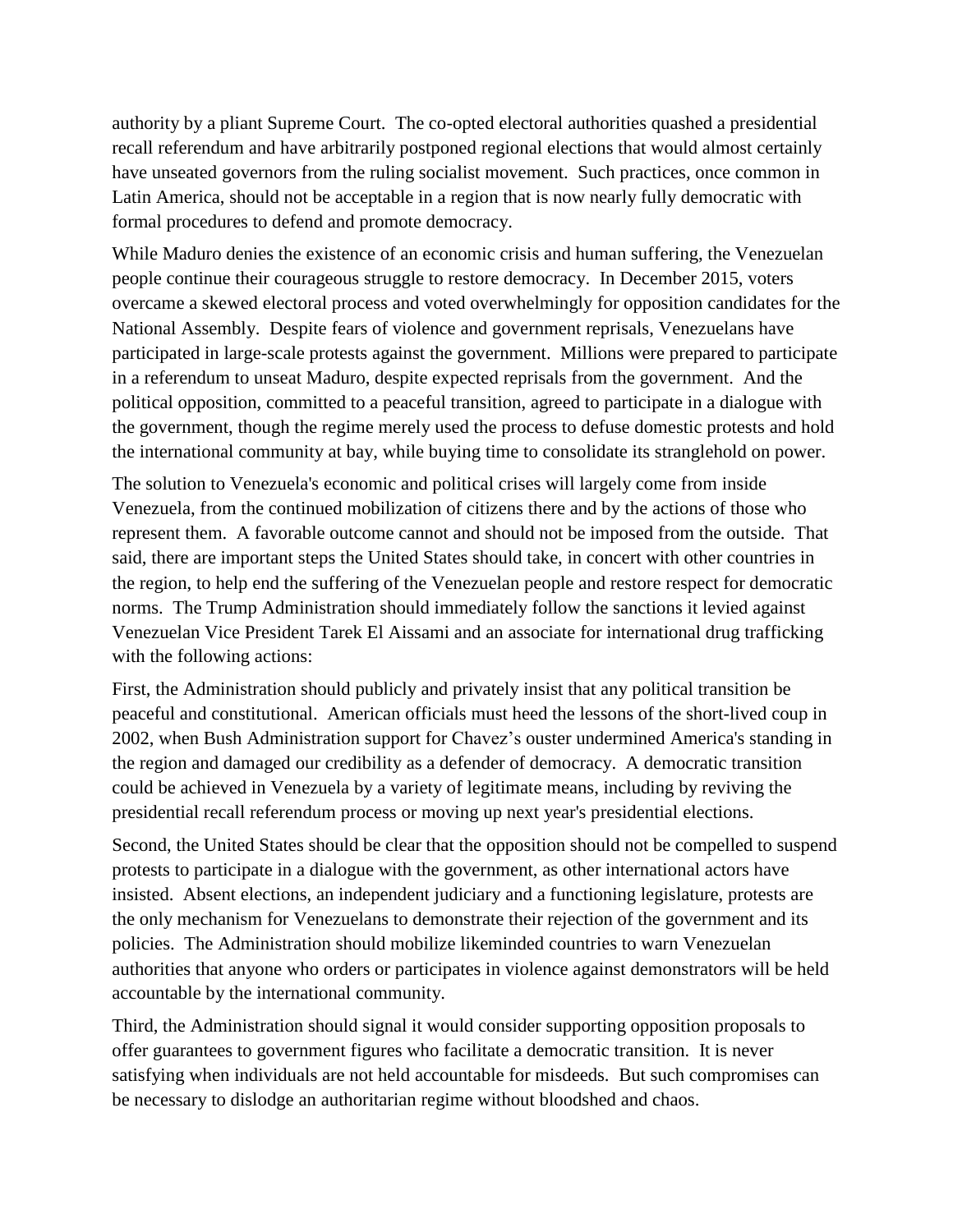Fourth, the Administration should continue to refine the plans ordered by President Obama to deal with a range of contingencies in Venezuela, including a worsening of the humanitarian situation, an increased flow of refugees into neighboring countries, and a transition to a government committed to democracy and economic reform. Even as pressure is ramped up on the regime, the United States should be poised to provide humanitarian assistance to the Venezuelan people, support U.N. agencies and countries like Colombia to care for refugees, and support the Inter-American Development Bank and other international bodies to promote sound economic policies that restore economic growth, reduce poverty and crime, and help rebuild Venezuela's collapsed health system.

Fifth, the Trump Administration should encourage other countries, and the European Union, to join the United States in imposing sanctions on Venezuelan officials for engaging in massive corruption, abusing human rights and dismantling democracy. Multilateral sanctions are more effective in blocking an individual's assets and travel, and they convey global opprobrium and deprive wrongdoers of the opportunity to portray themselves as martyrs in an anti-imperialist struggle against the United States. When the Obama Administration appropriately sanctioned seven Venezuelan security officials in April 2015, the legislative requirement to find that Venezuela "constitutes an unusual and extraordinary threat to the national security and foreign policy of the United States" led governments in the region to denounce the sanctions and some in the opposition to distance themselves from the U.S. action.

Finally, the Trump administration should continue Obama administration efforts to build support at the Organization of American States to invoke the Inter-American Democratic Charter, which offers tools to defend democracy, including Venezuela's potential suspension from the OAS. International approval matters greatly to Venezuela, and the government works mightily to beat back efforts to criticize or isolate it in international fora. In December, after Mercosur, a regional customs union, expelled Venezuela, Foreign Minister Delcy Rodriguez suffered physical injuries when she sought to overpower security guards excluding her from a Mercosur summit.

OAS member states should follow Mercosur's lead, and the bold and principled leadership of Secretary General Luis Almagro, and impose consequences on the Venezuelan government for continuing to hold political prisoners, cancelling the presidential recall referendum, and shackling the National Assembly. Such external pressure, combined with the domestic mobilization of the Venezuelan opposition, is essential for any internal dialogue or international mediation to succeed in bringing about a democratic transition and meaningful economic reform.

Although patience with the Maduro government in the region has been exhausted, invoking the Charter will not be easy. New governments in influential countries like Argentina, Brazil and Peru have been critical of Maduro, but most of the region has preferred to delay action while the Vatican-mediated dialogue between the government and opposition sputters along. Countries in the Americas are also generally disinclined to weigh in on the internal affairs of their neighbors,